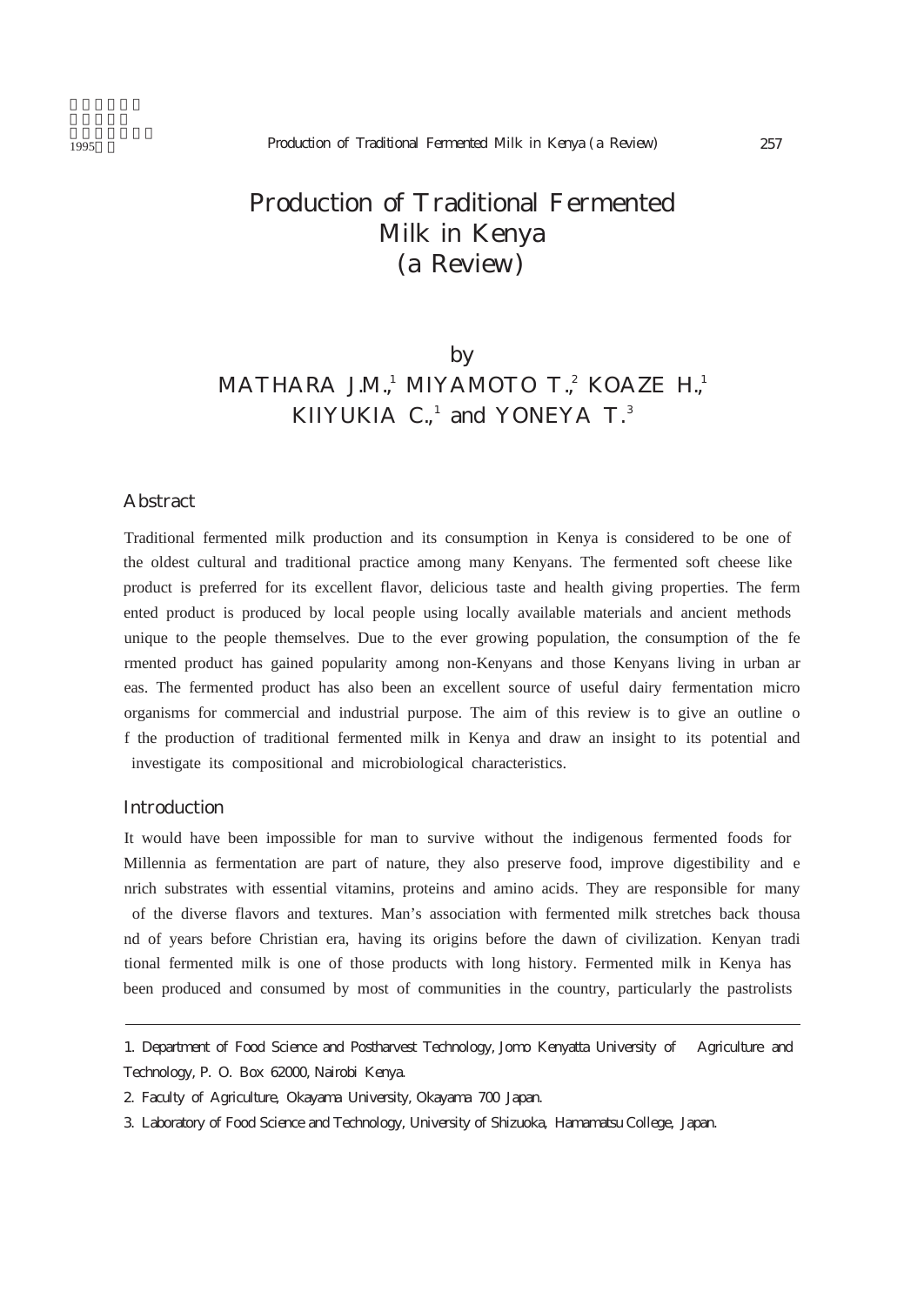MATHARA J.M., MIYAMOTO T., KOAZE H., KIIYUKIA C., and YONEYA T.

who keep large herds of animals. Kenyans prefer a viscous product, fermented with mesophilic c ultures producing diacetyl flavor and little CO<sub>2</sub>(Wango et al, 1992). Traditionally fermented milk differs in the type of milk and coagulation method used, and of course, in the species of resid ent microorganisms. The fact that they are traditionally produced, many fermented milk products which are only made in extremely restricted areas, and have not had their starter microorganisms adequately studied, is a course of concern for the manufacture of new fermented milks in the f uture.

#### Milk production in Kenya

The total land mass in Kenya is 56.9 million hectares. Ten million hectares of this land is class ified as high to medium potential land. About 60 of this land is devoted to crop and milk pr oduction. 42.1 million hectares, 80 of total land area in Kenya, is classified as having low po tential and is extensively used for livestock production (Development plan 1994-1996). Dairy far ming in Kenya is a major pre-occupation of its 25 million people. Types of dairy animals kept includes European breeds such as Friesian, Jersey, Arshire and Guernsey. Majority of herd reared comprises of cross breed between the European breeds and local Zebu. Common crosses includ es Sahiwal and Nandi breed which are reared for milk production. Dairy farming in Kenya is co ncentrated in Rift Valley Province (Fig. 1). In most districts of Rift Valley, dairy farming is ca rried out on large farms of over 250 hectares. It is often associated with farming of cereals suc h as wheat, maize and barley. Average dairy herds on search farms vary in size but it is not le ss than 50 cows. In other districts, dairy farming is carried out in small farms where it compete s with growing cash crops such as tea, coffee, and pyrethrum. Expansion of dairy farming in th ese farms is limited by the size of land.

Kenya produced 1.826 billion tons of milk in 1992. With the milk production growth rate of 2 per year, she is targeted to produce 1.976 billion tons of milk in 1996. Milk produced is pr ocessed into a number of products by dairy processing firms. The major milk processing firm in Kenya is Kenya Cooperative Creameries (K.C.C.). There are other processing firms which inclu de Daramere Dairies, Brooke side Dairy, Kitida Cooperative among many others.

#### Traditionally fermented milk in Kenya.

Traditionally fermented milk refers to that milk product which is indigenous to the region of pro duction and has been developed by the communities living in that region themselves. Traditional ly fermented milk has long history and form an integral part of the culture, the word traditional does not mean ' ancient'. It rather indicates that the product is produced using old age techniq ues from locally available materials. Although documentary evidence is not available, it appears t hat preoccupation factors played a role in the emergence of traditional fermented milk in Kenya. Studies indicates that 53 of milk produced in cooler Kenyan highlands is consumed as fermen ted milk 'maziwa lala' (Shalo 1973). Production and consumption of fermented milk is a dair y undertaking in arid and semiarid areas of Kenya.

The major areas where fermented milk is still being produced and consumed include, Narok and

258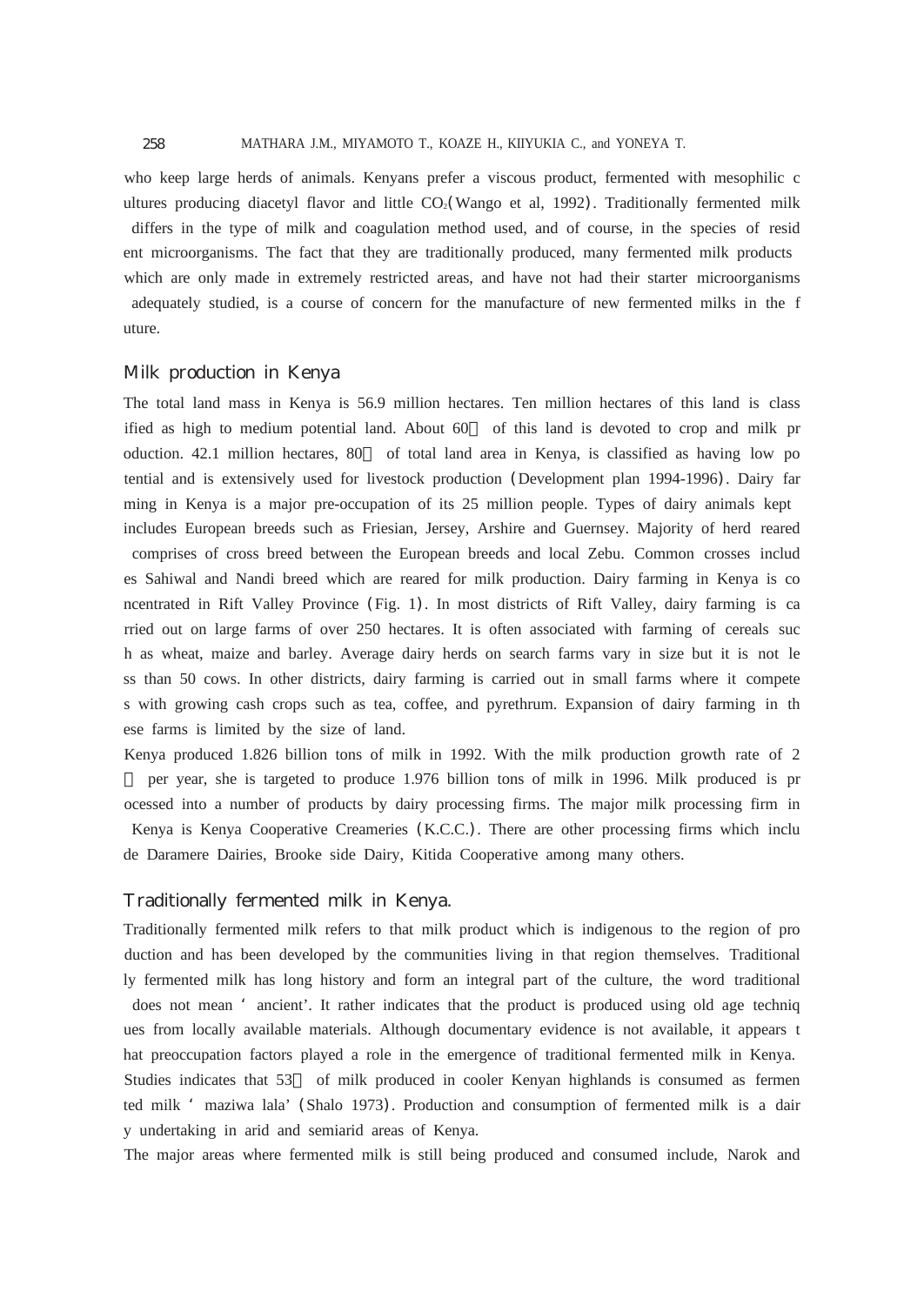

**Fig.** 1.**MAP OF KENYA**

Kanjiado districts by the Maasai community, and Nandi, Elgeyo, and Marakwet districts by the Kalenjin community. Other districts include Turkana, Kitui, Machakos, Marsabit and Garissa am ong others. Consumption of fermented milk in these regions is a cultural habit that has been pra cticed since time in memorial.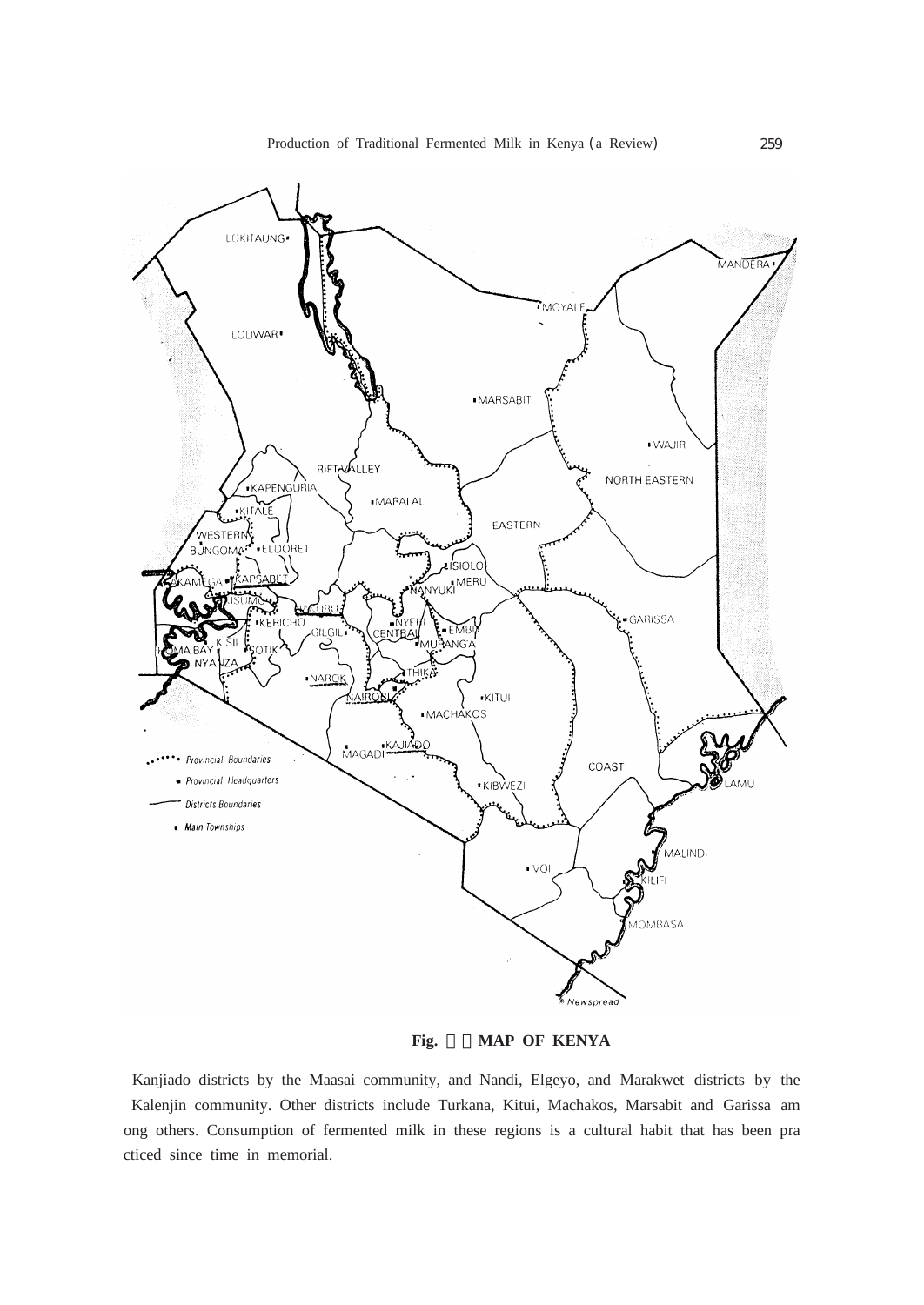#### Method of traditional fermented milk production in Kenya.

The following description is based on investigations carried out by the authors among the Kalenj in community living in Rift Valley, Kapsabet area indicated on the map (Fig. 1). The communit y is one of those communities in Kenya who extensively produce and consume the fermented m ilk product.

The fermented milk product is referred to as mursik in this area by Kalenjin community. It is a major type of diet whose production and consumption constitutes more than half of the daily f ood consumption. On average, 500 ml of the product is consumed daily per person. It is very p opular with adults especially men. It is commonly consumed after meals and sometimes together with other food preparations such as ugali, a maize meal which is a staple food in Kenya. The product is usually fed to breast feeding mothers and initiates. It is believed that when feeding on this product, one grows stronger and his or her immune system against common diseases is enhanced. Production of this fermented milk product is facilitated by availability of milk produce d by the pastrolist Kalenjin communities.

A gourd, specifically prepared for preparing mursik is washed with hot water with the aid of cu red wood stick known as sosiot, obtained from palm branches. The gourd is then left outside fo r a few hours to dry. When the gourd is dry, it is rubbed inside with burning end of some cho pped stick collectively called itoik. This chopped sticks are obtained from special trees namely, c hemakltit and sinetwet. They are cut and dried before use.

The rubbing effect makes the charcoal break inside. A specially dried stick called *Sosiot* obtained from palm branches is used to break the charcoal to finer particles. The main purposes of using the burnt stick are to improvement of flavor of *mursik*, pasteurization of the gourd and the coloring of the *mursik.* The bigger charcoal particles are removed using a special instrument similar to a fly whisk. This consists of a tail of a cow fitted with a small stick. Raw milk is then put into the gourd for 7-10 days. At the end of this period milk will have soured. It is then checked f or whey formation. In presence of whey the outer curd is removed and whey drained off. The g ourd is then refilled again with fresh milk and ripening continues. The gourd is frequently check



**Fig. . Gourd preparation**

ed within the first one month for whey forma tion. In case of any, it is drained off and the gourd refilled with fresh milk. After one mo nth, whey formation stops. Under good produ ction environmental conditions, i.e. temperatur e, and good hygiene the *mursik* can be ripene d for up to 12 months. This is carried out in the same gourd at ambient temperatures. *Mu rsik* is consumed alone or with other foods li ke *Ugali* a major type of food consumed in Kenya. A longer fermentation time is preferre d due to a notable improvement in products s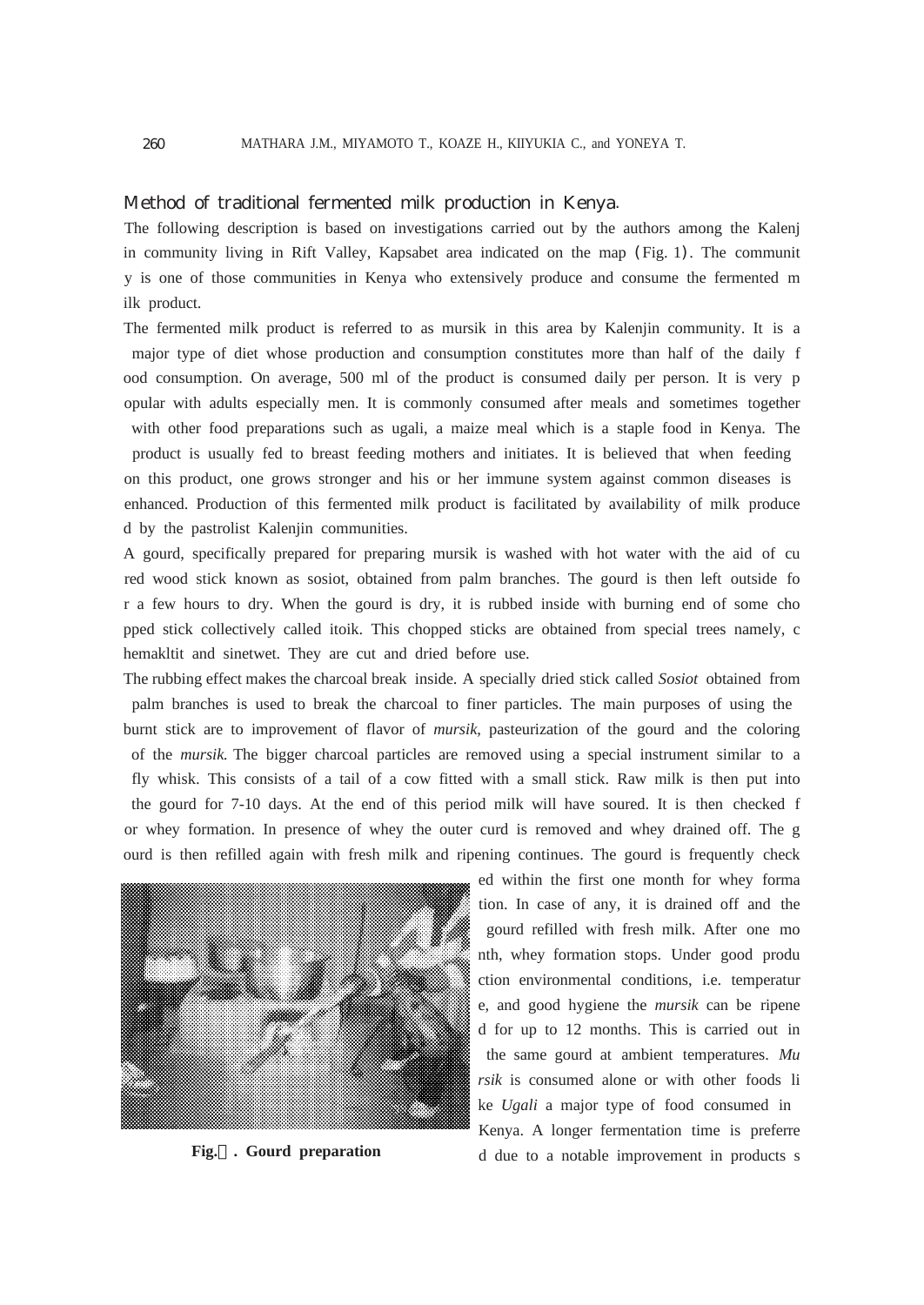ensory characteristics.

### Starter characteristics of the traditional fermented milk product

Studies carried out on traditional fer-mented milk collected from Kanjiado, Narok and Na kuru district indicated that fermentation is sp ontaneously carried out by lactic acid bacteria (Miyamoto at al, 1986).

Characteristics of isolated species indicated th at *Lb.plantarum* produced type DL - lactic aci d, grows at 15 and 45 . Two strains o f *Str. lactis* had characteristics which were p artially similar to those of *Str. faecalis*. The strain identified as *Str. cremoris* differed fro m typical strain in that it could ferment a w ide range of carbohydrates. Two strains of *L euc. mesenteroides* produced D - lactic acid a nd were positive for dextran formation. In te rms of properties of lactic acid bacteria isola ted from the traditional fermented milk, the highest acidity produced by *Lb. plantarum* in skim milk containing 0.5 glucose during two weeks of incubation was 1.5 and that by *Lb. curvatus* was 1.34 . Some strains of *Lb*. *plantarum, Lb. casei and Lb. curva tus* were found to have relatively high aroma producing abilities. One strain of *Str. lactis* examined, *Str. lactis KM,* showed greater a ntimicrobial activity against both S. aureus a



**Fig. . Serving the fermented milk product**

Table 1. Distribution of lactic acid bacteria isolat ed from traditional fermented milk.

| Type of bacteria    | % Occurrence |  |  |  |
|---------------------|--------------|--|--|--|
| $Lb$ curvatus       | 24           |  |  |  |
| $Lb$ . plantarum    |              |  |  |  |
| Str. cremoris       | 33           |  |  |  |
| Str. faecium        |              |  |  |  |
| Str lactis          |              |  |  |  |
| Leuc. dextranicum   | 43           |  |  |  |
| Leuc. mesenteroides |              |  |  |  |

nd B. subtilis (Fig 4). Studies carried out on lactic acid bacteria isolates from traditional fermen ted milk produced by Maasai in northern Tanzania indicates that, *Lc. lacis* ssp*. lactis* and *Lb. co nfusus* has the ability to inhibit growth of *Stap. aureus* and *E. coli* (Isono et al,. 1994).

In terms of the proximate composition, unpublished research findings indicate that traditional fer mented milk from Nandi District has high butter fat content, high protein content and high ash content than the commercially fermented milk product. Table 3 compares samples obtained from fermented milk in Nandi district. Samples 02, 03, and 04 were obtained from independently fer mented product after one, two, and three weeks of incubation at room temperature, respectively. The studies indicate that the physical nature of the product is similar to that of fresh cheese. Th at is a product with a soft smooth textured consistency.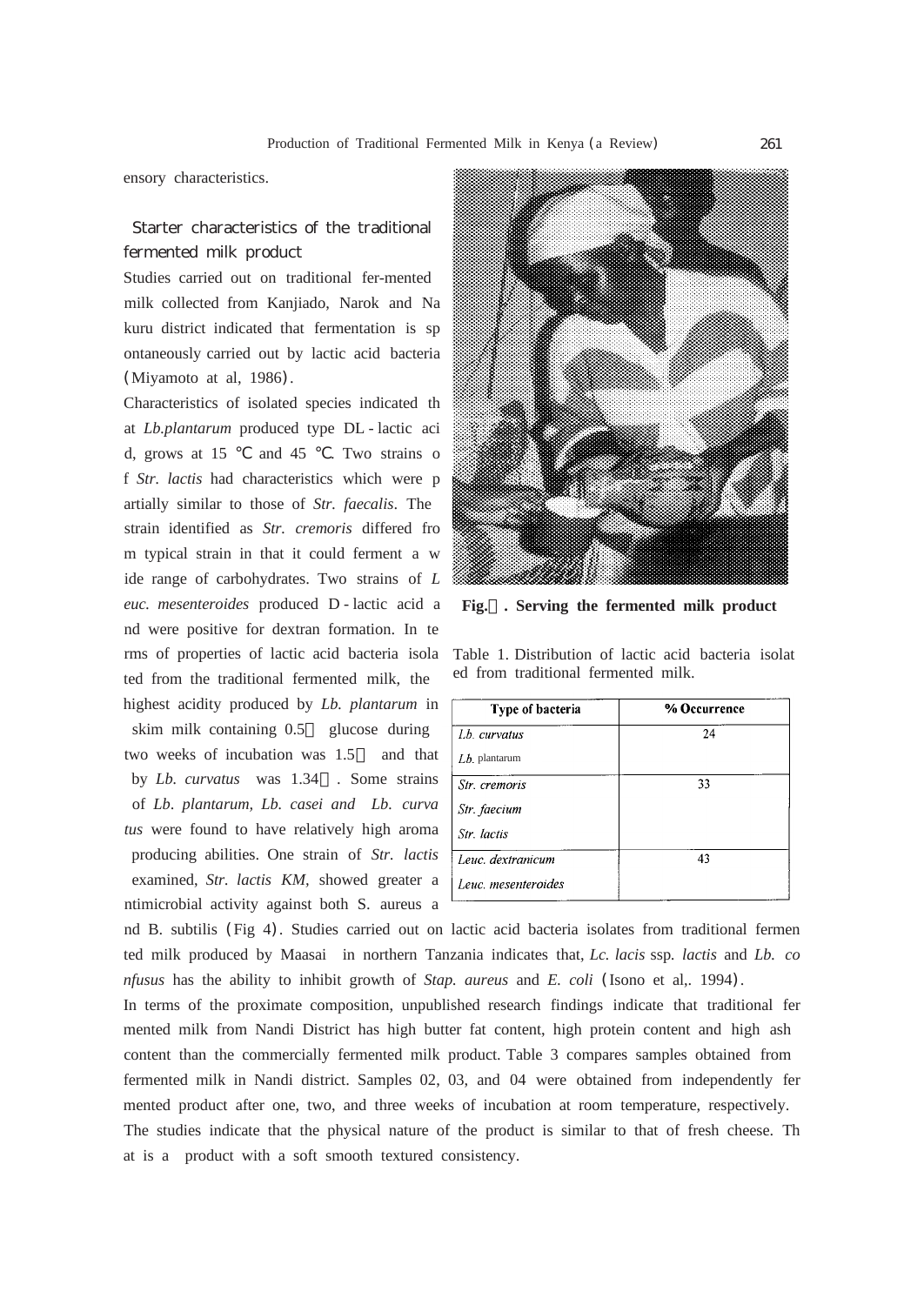262

Total plate count results indicate that the numbe r of microorganisms fall within the range expec ted in cultured milk which is  $10^6$ - $10^9$  per ml. Total solid content is high though no convention al standardization was done. This can be attribut ed partly to the treatment procedure of gourd wi th burnt stick which adds some solids to the pr oduct. Protein content is similar to that of full f at plain yogurt in Japan and slightly lower than that of full fat plain yogurt in Europe.

Fat content is relatively higher compared to aver age fat content of fresh milk which is 3.3 Ash content is higher for sample 04 as compare d to the other samples. There is noticeable incre  $\frac{1}{6}$ ase in total plate count from samples 02 to 04. There is low titratable acidity in sample 02 and higher in samples 03 and 04.

#### Conclusion and recommendations

The most powerful means of obtaining useful da iry cultures is through screening the microorgani



Fermented milk from Kenya is one of the product which has shown some strains of great indu strial potential (Morita et al,. 1992).

| Sample<br>Parameter      | 02                  | 03                  | 04                  | Ref. 1 | Ref. 2 |  |
|--------------------------|---------------------|---------------------|---------------------|--------|--------|--|
| Total solids,            | 19.03               | 23.72               | 26.85               | 8.0    |        |  |
| Crude ash,               | 0.52                | 0.63                | 0.94                | 0.8    | 0.8    |  |
| Fat,                     | 4.50                | 3.45                | 3.30                | 3.0    | 3.8    |  |
| Crude protein,           | 3.37                | 3.16                | 3.28                | 3.2    | 3.8    |  |
| Titratable acidity,      | 0.27                | 1.22                | 0.90                |        |        |  |
| pH                       | 4.30                | 4.20                | 4.50                |        |        |  |
| Total plate count, CFU g | $2.7 \times 10^{7}$ | $6.5 \times 10^{7}$ | $7.2 \times 10^{7}$ |        |        |  |

Table 2. Composition characteristics of traditional fermented milk

NB: Ref. 1 Full fat plain yogurt in Japan.

Ref. 2 Full fat plain yogurt in Europe.



**Fig. . Effect of** Streptococcus lactis MK ag ainst the growth of Staphylococcus aureus I AM 1011 in 10 reconstituted skim milk. (

MIYAMOTO et al,. 1986)